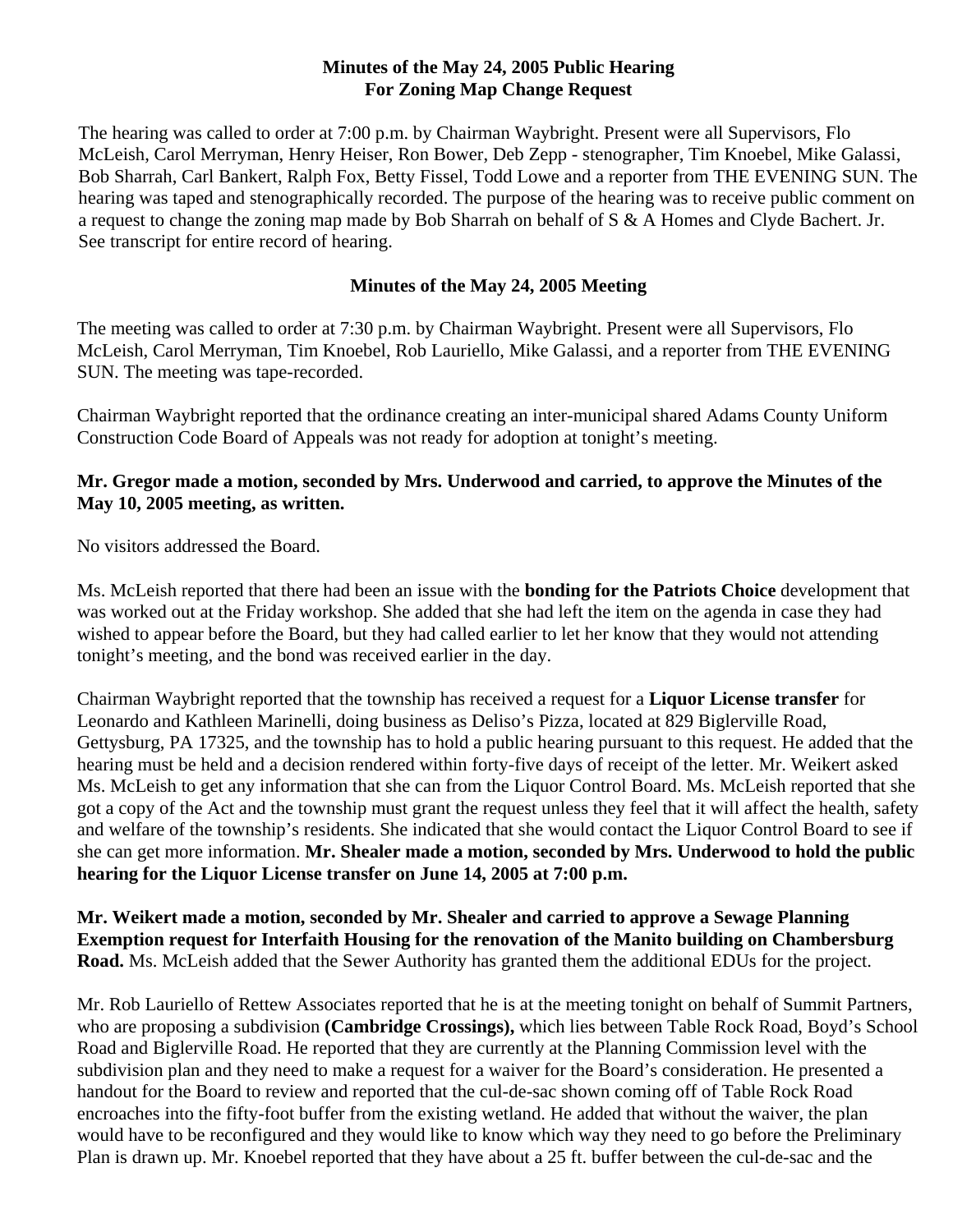wetland. The Supervisors agreed that they need to study this a little further before making a comment on it. Mr. Shealer also noted that there are some existing drainage problems right in that area and he would like to talk with Mr. Knoebel a little bit more before commenting.

Chairman Waybright reported that the township has received an agreement from Adams County for the inspection of the township's bridges. The agreement covers from 2005 to 2009 and the inspections will be of all bridges in excess of 20 feet in length. The inspections are performed by the County's bridge engineer and there is no charge to the township for the inspections. Mr. Knoebel stated that the agreement satisfies a State requirement that these bridges be inspected every two years. Ms. McLeish added that with the agreement, the County does not have to give the township the necessary 60-day notice prior to the inspection of the bridge. **Mr. Gregor made a motion, seconded by Mr. Weikert and carried to approve the Local Bridge Inspection Agreement with Adams County, dated May 16, 2005.** 

**Mr. Gregor made a motion, seconded by Mr. Shealer and carried, to accept a proposal from KPI Technology, dated May 20, 2005, to amend and update the township's Construction Specifications at an estimated cost of \$4,800.00.** Mr. Knoebel stated that it would take them a few months to prepare the update.

Chairman Waybright reported that the township has received the inspection report for the Belmont Road Bridge over CSX Railroad from McMahon Associates, the township's traffic engineer. He added that the report indicates that the bridge has advanced deterioration and loss of foundation resulting from the undermining of the near (southern) abutment and they recommend that the condition rating for that abutment be adjusted to critical 2 in accordance with the BMS coding guide. Mr. Gregor noted that the responsibility of fixing the bridge belongs to Adams County, but it is the township's responsibility to close the bridge and the Board should seriously consider this report. Ms. McLeish reported that she supplied a copy of the report to Glenn Snyder and asked him to provide a copy to the other Commissioners. She also told Mr. Snyder that this subject was going to be on the Board's agenda and that it was going to be discussed. **Mrs. Underwood made a motion to close the Belmont Road Bridge over CSX Railroad.** Mr. Gregor asked a question about notification and Mr. Knoebel suggested that the Manager contact McMahon Associates, Mr. Heiser, or both. The Board agreed that they should establish a time line for the bridge closing. **Mrs**. **Underwood added "within 48 hours" to her motion**. Mr. Shealer reported that he has enough signage to do this, at least temporarily. Ms. McLeish suggested that she could contact the Gettysburg Times reporter and the Evening Sun reporter is present, they could do a quick story and in the mean time she could be contacting McMahon Associates, Mr. Heiser and the County Commissioners. **The motion was seconded by Mr. Weikert and carried.** Ms. McLeish clarified that the bridge will be closed by the end of business on Thursday, May 26, 2005.

Chairman Waybright reported that the township received a request from Realty Leasing and Management Co. for conditional use approval to construct a gasoline station and convenience store on their tax parcel number F13-0046A. The property is zoned MX and gasoline service stations are permitted as a conditional use. **Mr. Gregor made a motion, seconded by Mr. Shealer and carried to schedule the conditional use hearing for Realty Leasing and Management for Tuesday, June 28, 2005 at 6:45 p.m.** 

**At 8:40 p.m., Chairman Waybright adjourned the regular meeting for an Executive Session regarding a personnel issue.** 

## **At 9:05 p.m., Chairman Waybright reconvened the regular meeting.**

Chairman Waybright reported that an employee on the Road Department had quit and the township advertised for the position, conducted interviews and had chosen a replacement. He added that the gentleman's name is being withheld until he can notify his current employer.